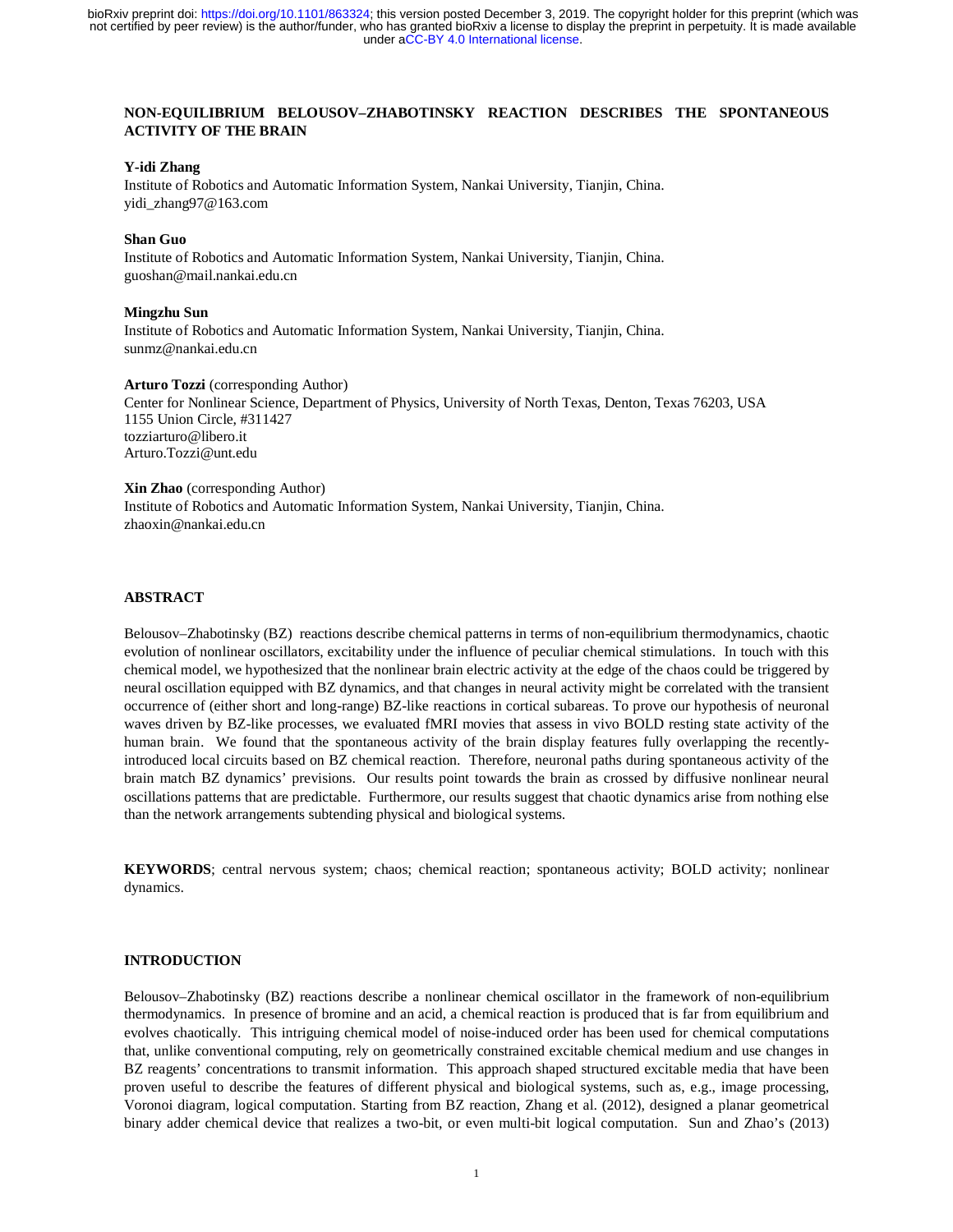simulations showed how one-bit decoders can be extended through cascade methods to design two-bit, three-bit, or higher bit binary decoders. Therefore, chemical realization of decoders can drive the building of more sophisticated functions based on BZ reaction.

Here we tackle the issue from the standpoint of the brain cortical activity. Indeed, brain oscillations have common ground with BZ reactions: both display chaotic features and self-organizing activity under the influence of specific stimuli; both exhibit "excitability", i.e., the occurrence of patterns developing in apparently quiescent media. Given these premises and points in common, we hypothesize that BZ mechanisms might explain the oscillatory behavior of fMRI BOLD activation during different cognitive activities and/or tasks and, in particular, during spontaneous activity of the brain. Our aim is to introduce a model of nervous activity where oscillations arising from single areas or subareas diffuse- inhomogeneously and unergodically- towards different cortical locations. We provide the required BZ equations and compare theoretical results from BZ simulations with available real neurodata in subjects during mind wandering ans spontaneous activity of the brain. In sum, starting from the activity density in different areas of the brain, we aim to prove that oscillation migration follows BZ dynamics in a way that is predictable. We show how the diffusion of the neural waves - towards both nearby and far apart areas - can be described through BZ dynamics equipped with random oscillation propagation. The matching of theoretical BZ models and real patterns of neural activity aims to achieve three main goals: 1) to demonstrate that the brain is activated through a recognizable diffusion pattern of nervous structures and wave spread; 2) to provide neuroscientists with a significant information: the possibility to reproduce and standardize the propagation of neural waves in different cognitive activities; 3) to show how the chaotic, non-linear activity occurring during brain activity is not correlated with specific biochemical reactions, rather it requires nothing else that a peculiar structure of the subtending neural networks. Therefore, chaos in the brain comes just from the constrained shape of circuits, nodes and edges.

# **MATERIALS AND METHODS**

Our aim is to correlate the simulations introduced in previous papers with brain activities. In order to pursue our task, we compared neurodata from real fMRI movies with the recently-developed Multi-bit binary decoder based on Belousov-Zhabotinsky reaction.

**fMRI movies**. Structures of high dimensionality, termed "lag threads", can be found in the brain during spontaneous activity (Mitra et al., 2015). Lag threads consist of multiple, highly reproducible temporal sequences. We retrospectively evaluated free-available published video frames showing lag threads computed from real BOLD resting state rs-fMRI data. The group consisted of 688 subjects from the Harvard-MGH Brain Genomics Superstruct Project. We examined four sets of movies including sagittal, trasversal, and coronal sections for a total of 54 Images, taken from the videos: http://www.pnas.org/content/suppl/2015/03/24/1503960112.DCSupplemental (Threads 1, 2, 3 and 4). Therefore, according to Mitra et al.'s (2015) claims, brain activities encompass single or multiple lag threads. In the sequel, we will provide an effort to describe lag threads in terms of BZ reactions.

**Multi-bit binary decoder based on Belousov-Zhabotinsky reaction: experimental design**. In previous studies, BZ reactions have been described in terms of chemical calculations with simple (One-way propagation, Osmotic propagation, Delayed propagation) and complex structures (Adders, Memory, Decoders). For further details, see: Zhang et al. (2012); Sun and Zhao (2013); Guo et al. (2014). The binary adder unit was built with simple straight line boundaries, by integrating existing functional structures and their implementations, such as T-shaped structures, unidirectional transmission structures, and cross-propagation structures. The unit performs the addition of binary information via the geometrically constrained structure, with no need of ruling clocks or parameters changes during the process. These single-bit binary adder units were then coupled to produce a two-bit binary adder, using a method similar to the construction of adders in digital circuits. With the same strategy, higher bit binary adders can be implemented, so that the structures of multi-bit binary decoders become complex as number of bits increases.

The authors designed multibit decoders using a cascade method, that linked n-bit decoders (n  $\geq$  2) with (n − 1)-bit decoders, so that a n-bit decoder could be built based on a (n − 1)-bit decoder. Each n-bit decoder includes the simpler structure of a  $(n - 1)$ -bit decoder. Simulations results demonstrated that this type of circuit achieves decoding functions. The authors performed the whole simulations towards the realization of a combinational logic circuit, i.e., a multi-bit binary decoder that converts binary information from *n* input lines to a maximum of 2*n* unique output lines.

**Correspondences between videos and simulations**. Once established that an available circuit is able to describe and simulate the functionality of BZ reactions, we implemented its design to assess both simple and more intricate neural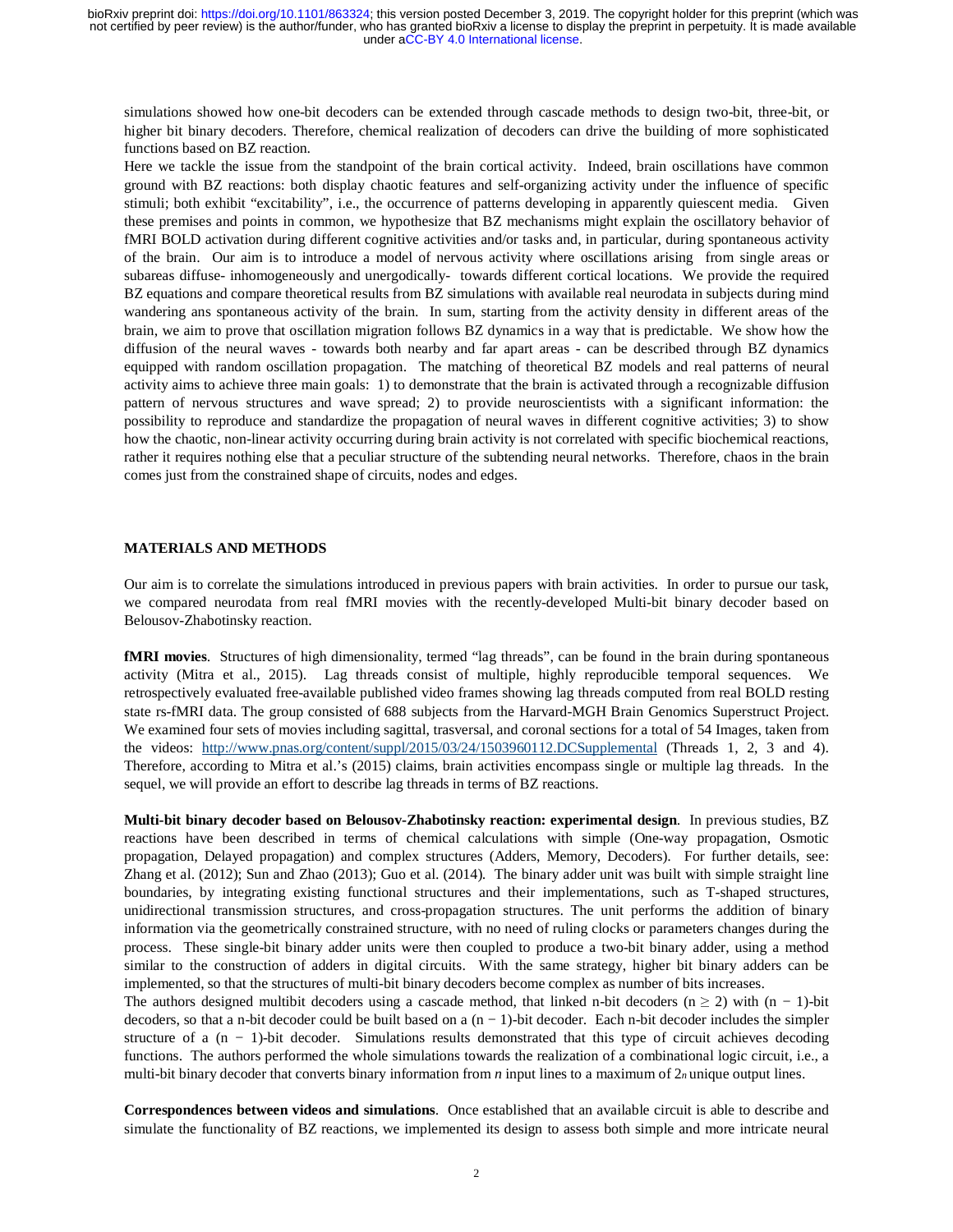patterns related to spontaneous activity of the brain. To achieve our goal, we started from the above-mentioned claim by Mitra et al. (2015) that a brain activity encompasses single or multiple lag threads. We used the video frames of BOLD resting state rs-fMRI activity as the domain of BZ reaction, looking for the correspondence between circuit simulations and spontaneous activity of the brain. In other words, we tried to assess and reproduce the occurrence of possible BZ reaction in the available video frames. Once set the location of signals according to the videos, we simulated active signals in the corresponding brain areas. The BZ model's features of propagation suggest that: a) single signals can span the narrow gap; b) single signals cannot cross the wide gap; c) when the signals meet, they annihilate; d) a signal transmission occurs along the channels (Sun and Zhao, 2013). In terms of BZ networks, it may be postulated that each thread encompasses two elements: nodes and nodes propagation sequence. The governing ideas are: 1. Node; 2. Propagation sequence between nodes; 3. Single lag thread; 4. Multiple lag threads. Therefore, to simulate brain activity, it is mandatory to simulate both a single lag thread and a superposition of multiple lagging threads. To build the model as simple as possible, the nodes stand here for single brain subareas equipped with input and output channels (**Figure 1.1**). To achieve the required propagation sequence between nodes, we used one-way transmission structures (**Figure 1.2**). The combination of nodes and propagation sequence generates at first single lag threads (**Figure 1.3**), then multiple lag threads (see **Figure 1.4**, that illustrates the superposition of Thread 1 and Thread 2).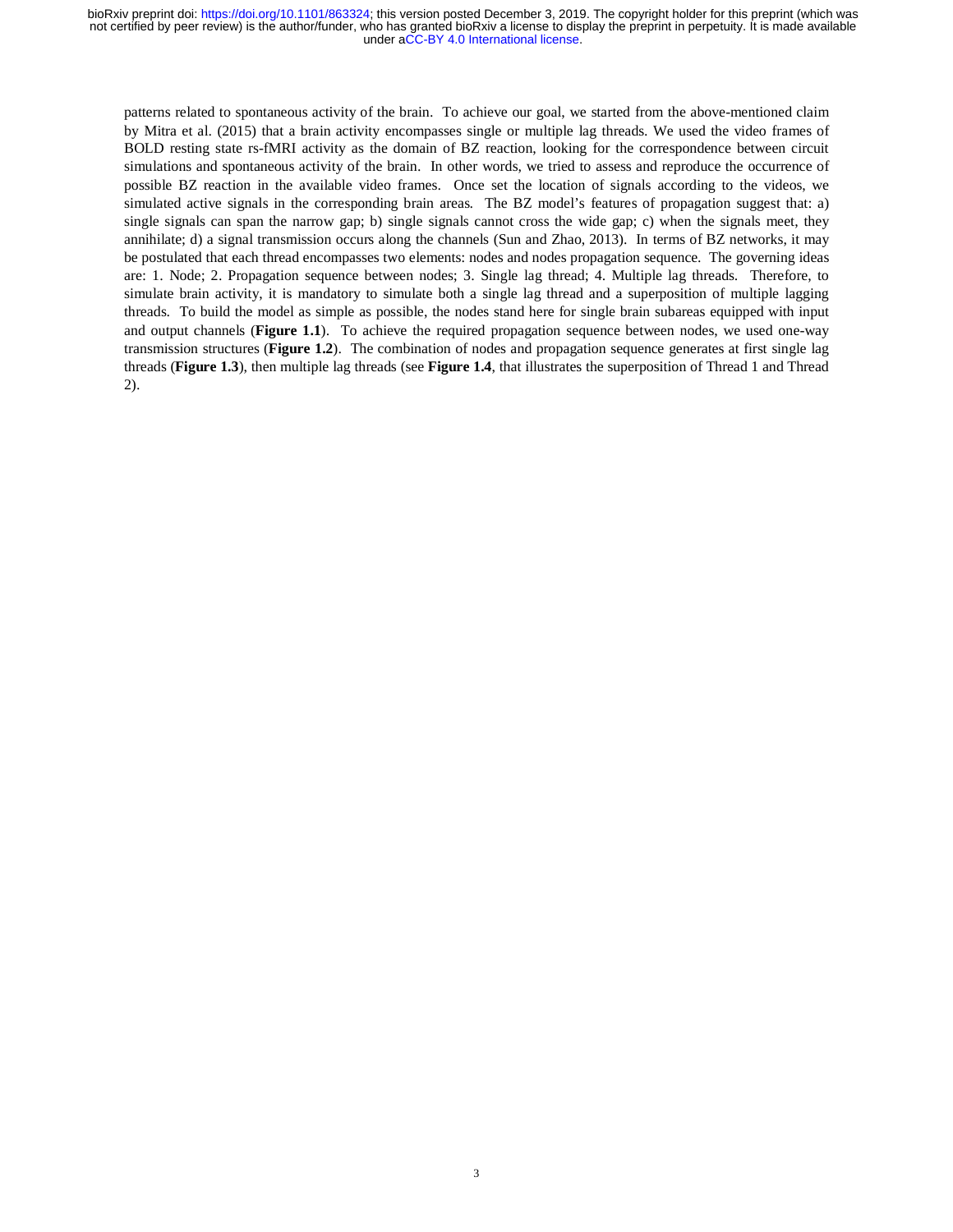

**Figure 1**. Spontaneous activity of the brain described in terms of the Multi-bit binary decoder based on Belousov-Zhabotinsky reaction. Note that circuits that illustrate and simulate multiple lag threads structures can be achieved starting from a very few basic components. See text for further details.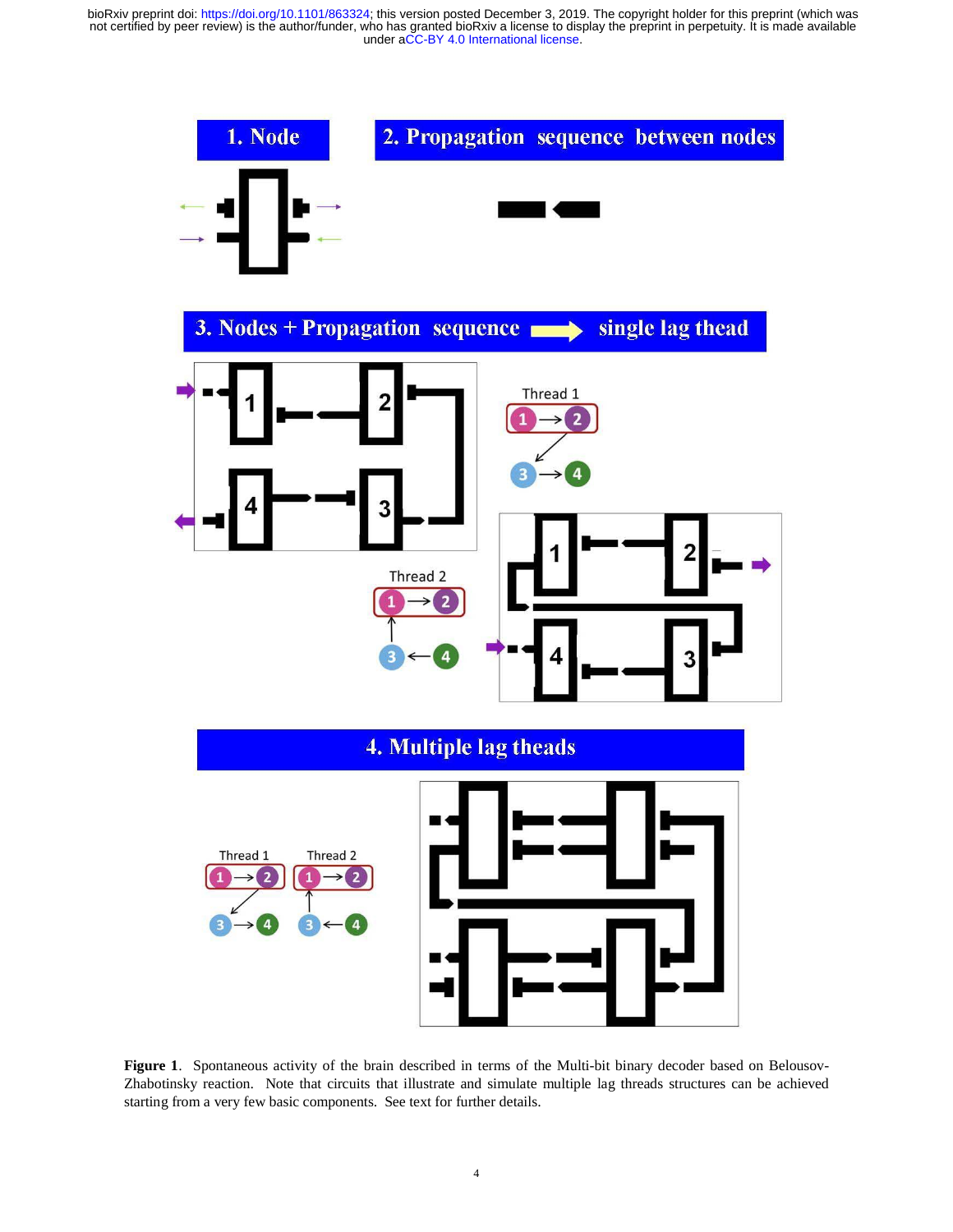# **RESULTS**

The diffusive paths and changes in BOLD neuronal activity can be described in terms of BZ models and their master equations. Indeed, phenomena and dynamics correlated with BZ reaction where found in the video frames of BOLD resting state rs-fMRI activity.

**Correspondence between video and appearance simulation.** As stated in the previous paragraphs, BZ-based frameworks predict that: a) single signals can span the narrow gap; b) single signals cannot cross the wide gap; c) when signals meet, they annihilate; d) signal transmission occurs along the channels. We found that at least some of these predictions are confirmed in the neurodata, because matching features occur between the brain signals detectable in the real movies and the simulations performed through BZ-based circuits. Indeed, we found that single signals span the narrow gaps. This happens almost everywhere, in every time window. For example, it occurs from 0.8s to 1.1s in the video of thread 1 (**Figure 2, upper part**). This phenomenon takes place in both real videos and BZ simulations. We also found that, when the signals meet, they annihilate. For example, it occurs from 0.7s to 1.1s in the video of thread 4 (**Figure 2, lower part**). This phenomenon takes place both in video and BZ simulation, in many brain areas. Concerning the signal transmission along the channel, this is an event that occurs almost everywhere in the signal transmission throughout the whole brain. In particular, we noticed that signals favor to span the narrow gap, rather than going along the channel.

**Building lag threads**. When comparing the theoretical curves from RD simulations with the ones extracted from real data, we noticed remarkable superimposition between the two paths. We took, for example, two random lag threads propagating through a few nodes and performed the BZ reaction to describe both single and multiple lag threads. **Figure 3 (upper and middle parts)**, based on the video available by Mitra, illustrates how to build the threads 1 and 2 and how to connect them. Note that the two lag structures can be used also to control the lag time. Indeed, due to the scarce homogeneity of the connections between nodes, it takes different time for signals to pass through one node to another. Since the signals are transmitted throughout the channels at the same speed, lag time can be monitored and modified in two ways: a) by changing the channel length between nodes; b) in addition, since the speed of the signal will slow down as it passes through the gap, lag time can be changed by adding novel channels gaps (see **Figure 3, lower part**).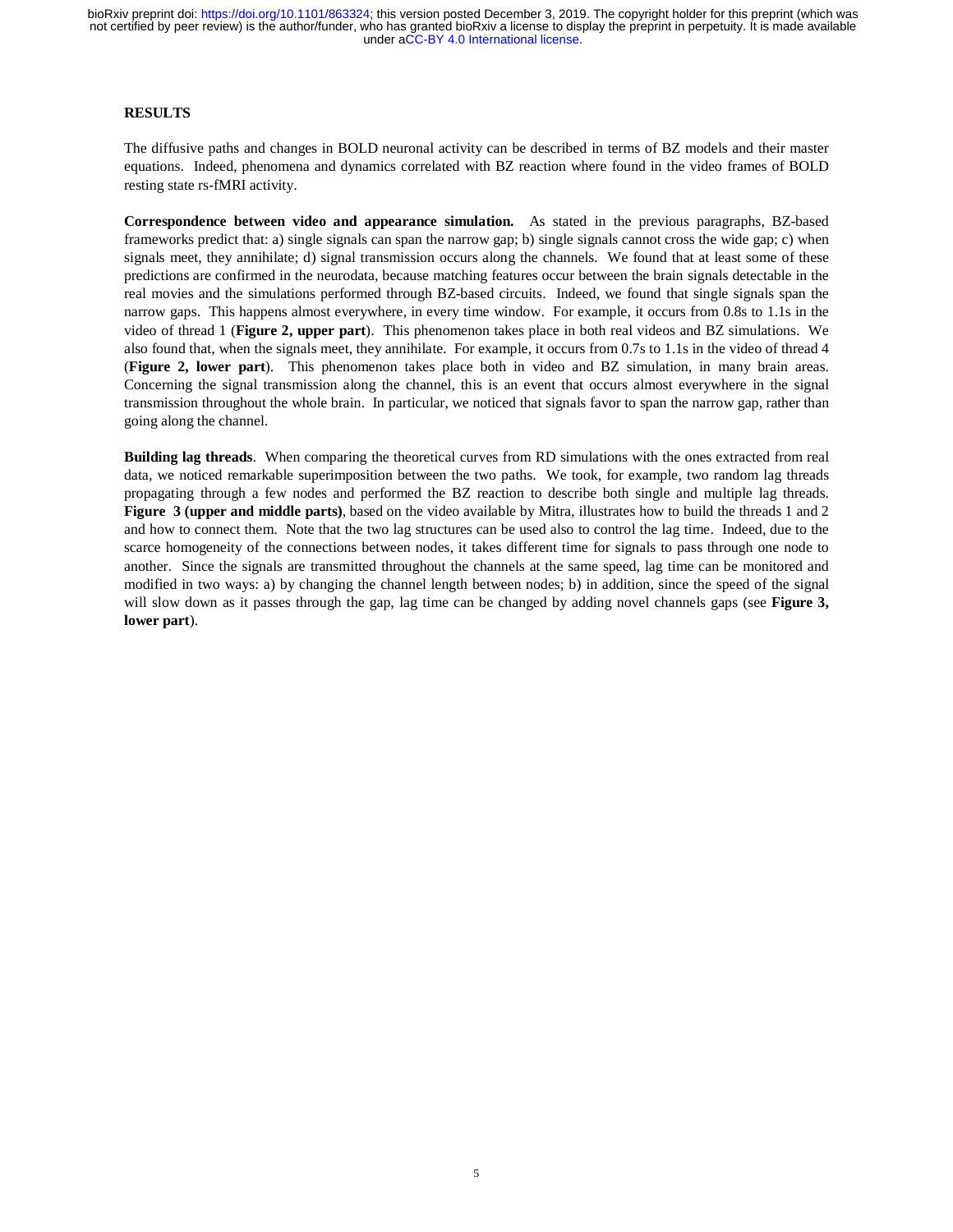# Single signals can span the narrow gaps







The single signal spans the narrow interval transmission



**Figure 2**. Correspondence between lag thread frames and BZ simulation permits the correlation between lag thread frames and BZ circuit. See text for further details.

2 points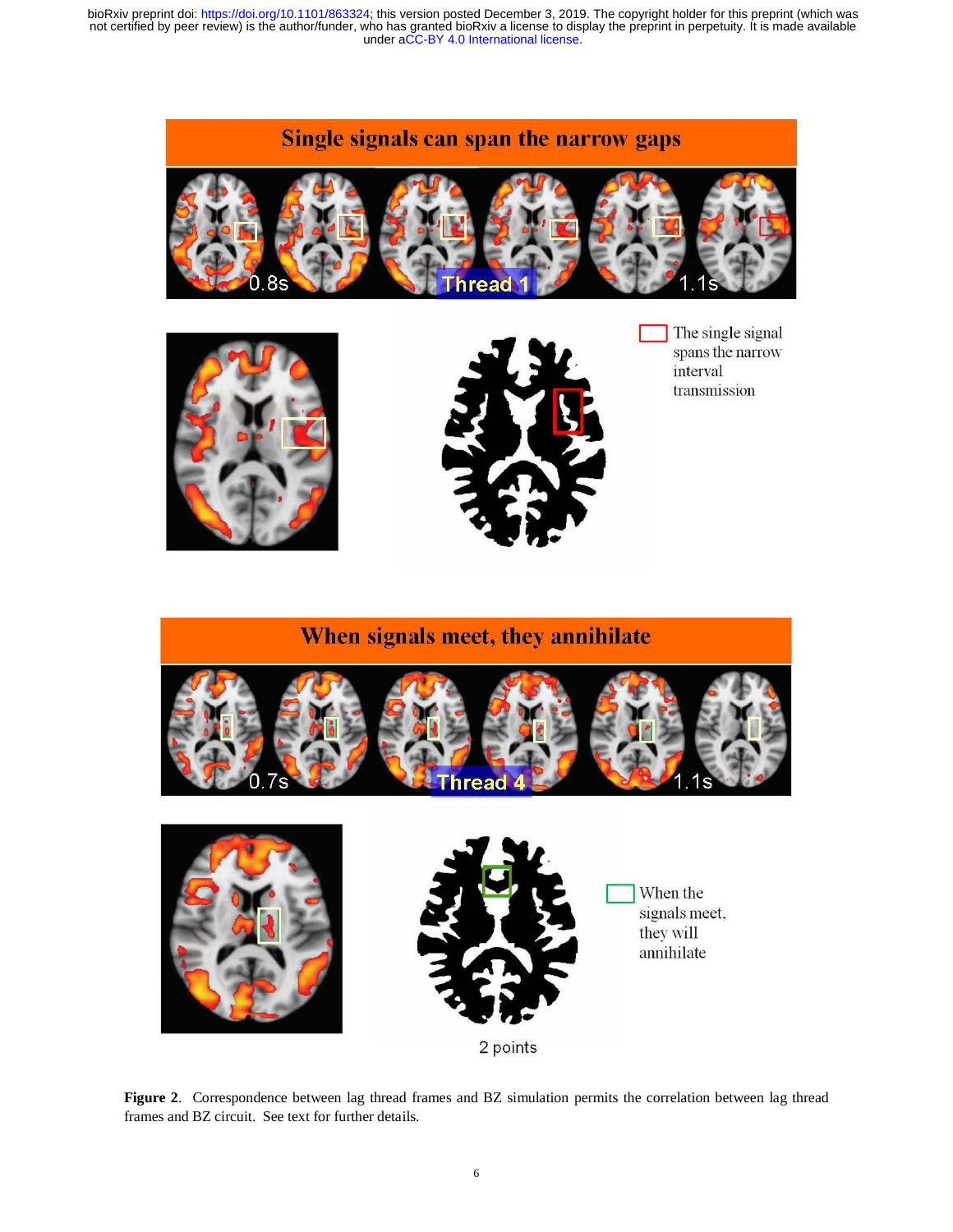

**Figure 3**: Simulation of BZ circuits, starting from the parameters described in video frames of BOLD resting state rsfMRI activity. The Figure suggests that interactions between brain areas are quantifiable in terms of BZ equations.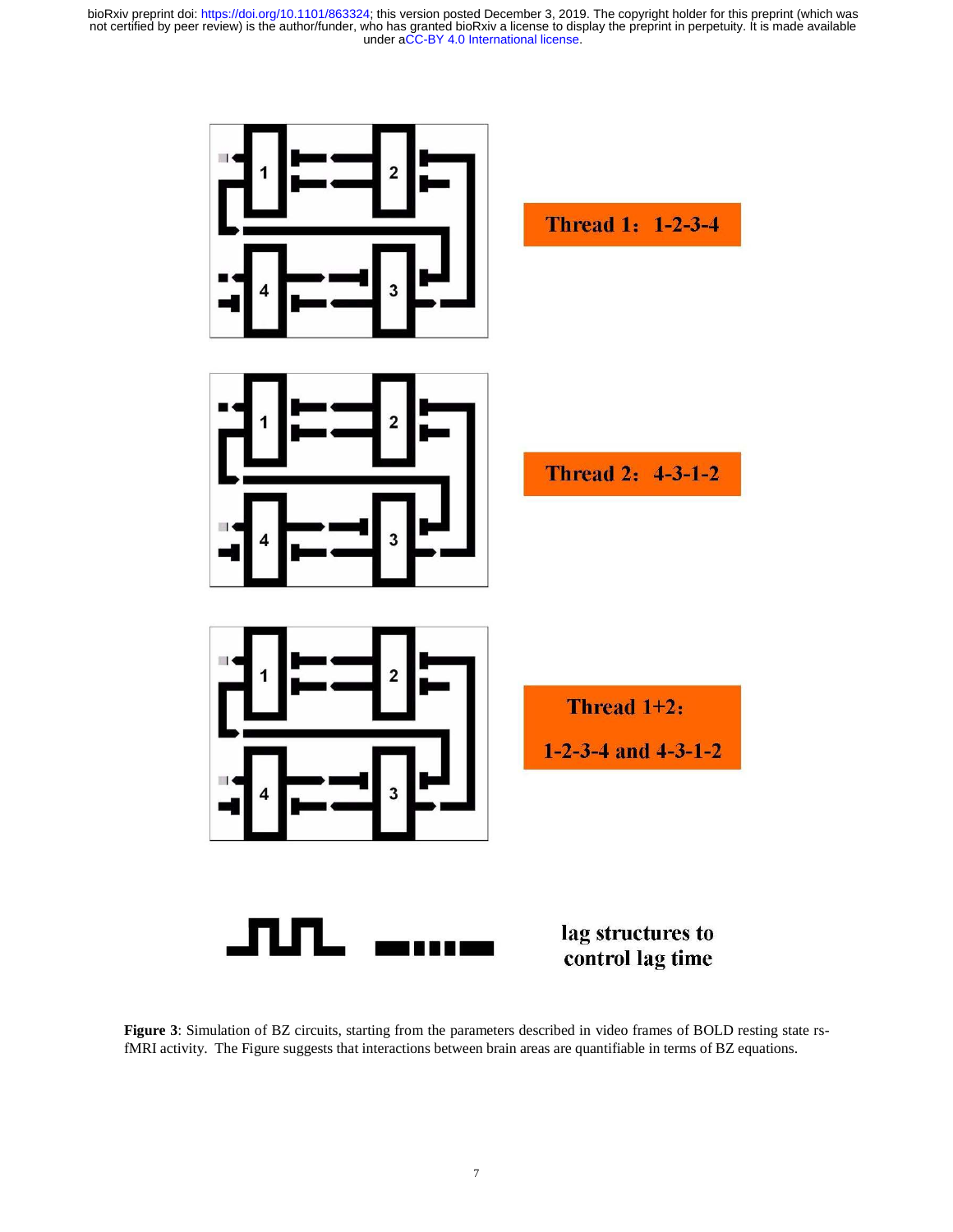# **DISCUSSION**

We started from a recently-developed chemical signal processor based on the BZ reaction platform, that uses single-bit binary adder units and a two-bit binary adder. We found that the pattern of neuronal activity predicted by BZ models' simulations fully matches the findings detected in the brain of subjects during spontaneous activity. Or, in other words, the behavior of the BZ reaction is very similar to the behavior of brain functions. This phenomenon suggests that the use of BZ reactions to simulate brain activity is promising. Indeed, the design of these logical devices, based on the space-time interaction of travelling excitation waves, is well-suited for experimental implementation in neuroscience (see also: Gomez-Molina et al., 2017).

**Next to come**. Concerning the limitations of this study, a series of constraints can be drawn. Because of the intricate nature of excitable medium and the high dependency on synchronized inputs, careful control of the input signals is required to realize the binary addition, both in chemical experiments and in brain dynamics. In this papers, we stated that nodes stand for brain subareas equipped with inputs and outputs. This is because we choose a coarse-grained macro-level of observation and analysis. In turn, if we consider a coarse-grained micro-level of observation and analysis, nodes might also stand for single neurons. Therefore, a few crucial questions arise: is it possible to simplify nodes, without providing a sharp description of their specificity and functionality? The answer is positive, because simplifying nodes does not affect the description of threads. Indeed, BZ reaction has been able to provide a very good description of single threads and their subsequent superposition. Further, is it feasible to achieve a multi-threaded superposition? In this paper, we implemented just a two-threads superposition, while a more complicated superposition of multiple threads would require further exploration and more specific examples: in particular, we would need to take into account not just the case of spontaneous activity of the brain, but also the case of brain activities following specific tasks. When examining the very concept of lag thread, the term "lag" is a key innovation point, suggesting that the concept of lag into needs to be incorporated in the circuit. However, here we ask: is it feasible to weight threads? The suggestion of Mitra et al. (2015) - that different threads occupy different weights in brain activities - is difficult to achieve and describe in the context of BZ reaction. Our theoretical idea was to design a structure able to treat signals from different threads differently. For example, suppose that the weight of thread 1 is higher than the weight of thread 2. When the signals in thread 1 and 2 cross simultaneously the structure, signal 1 will pass and destroy signal 2: this means that a weight difference between different threads takes place. In turn, if the sole signal 2 crosses the circuit, it will not be affected. We conjecture that how (and how many) these circuit structures are implemented will stand for a central method for adjusting thread weights.

**Assessing chaos through networks arrangement**. A BZ model for neural activity predicts that the subtle balance between oscillations gives rise to chaotic patterns. In touch with BZ reactions, the brain has been described as a complex, non-linear system operating at the edge of chaos, with inter-dependent components exhibiting spontaneous self-organization/emergent properties (Tognoli and Kelso, 2013; Fraiman and Chialvo, 2012; Zare and Grigolini, 2013; Xu and Wang, 2014). The brain is a phase space in which particle movements take place , with different trajectories displaying different paths (Watanabe et al., 2013; Yan et al., 2013; Kim and Lim 2015; Wang et al., 2017). It has been suggested that the brain phase space displays funnel-like locations where trajectories converge towards the shortest path as time progresses (Tozzi et al., 2016; Sengupta et al., 2016). Other neuroscientists suggested that brain function does not exhibit erratic brain dynamics nor attractors, rather a stable sequence of transient heteroclinic channels (Afraimovich et al., 2013). Further, concepts such as communication-through-coherence (Deco and Jirsa, 2012) and collective movements (Touboul 2012; Tozzi, 2015) must be taken into account. Summarizing, different nonlinear functional regimes occurring in the brain phase space have been described, both in central nervous systems and in artificial neural networks (Tozzi et al., 2016). In touch with brain issues, the solutions of BZ equations describe a wide range of nonlinear behaviors, including the formation of travelling waves and wave-like phenomena, as well as other self-organized patterns. The network models and circuits built by the above-described Authors display several logical devices, such as Boolean logic gates, adders, counters, memory cells. This means that clever geometrical arrangements of channels for excitation wave propagation are able to describe nonlinear dynamics. Also this suggests that the key to understand chaotic dynamics lies inside the structure and arrangement of physical and biological networks.